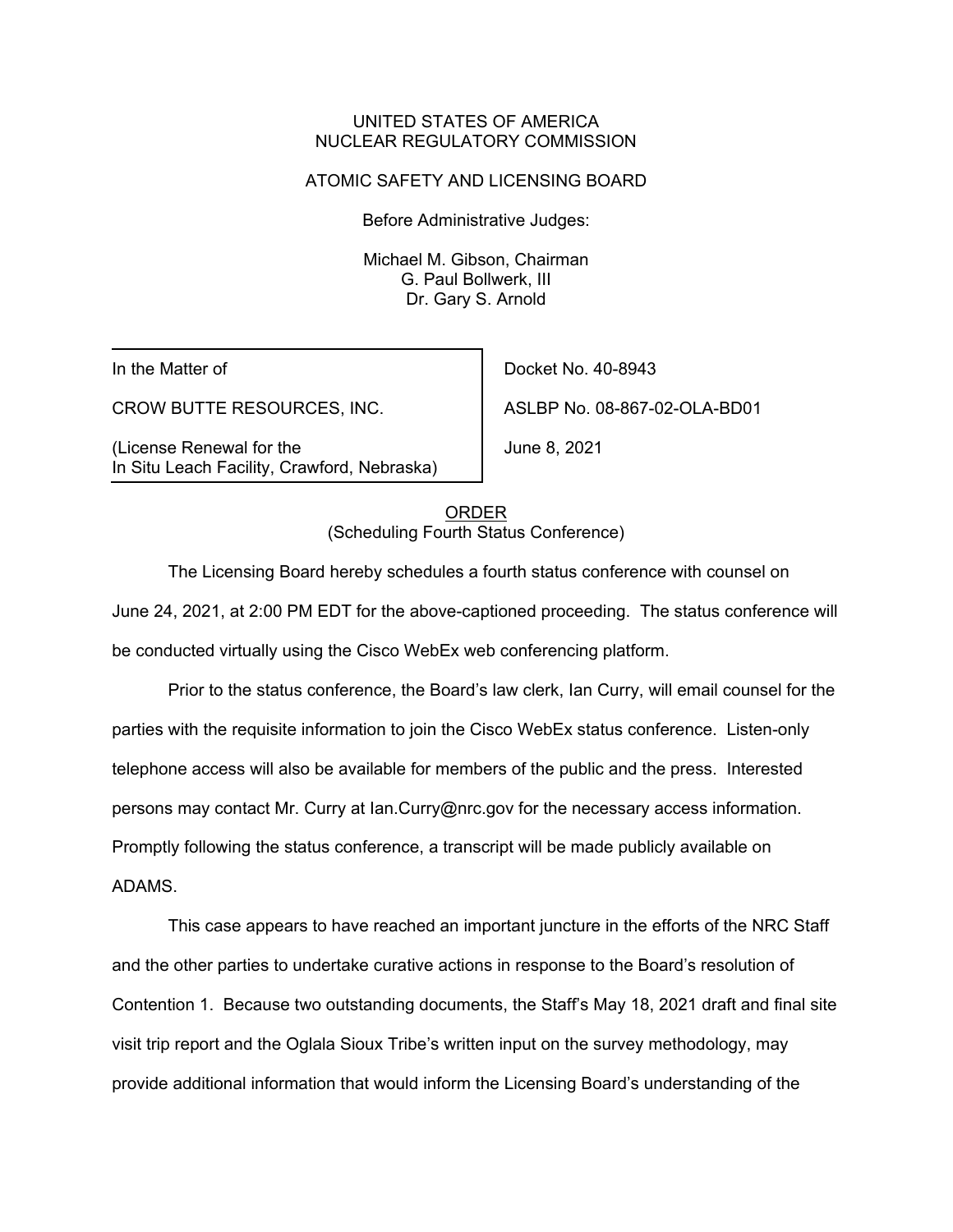current status of these efforts, we request that once these documents become publicly available the Staff provide the Board with copies or ADAMS Accession Number citations to these documents. This may generate an additional Board issuance providing questions or areas of focus that the parties should be prepared to address at the fourth status conference.

It is so ORDERED.

# FOR THE ATOMIC SAFETY AND LICENSING BOARD

 $\overline{N}$ */RA/*

Michael M. Gibson, Chairman ADMINISTRATIVE JUDGE

Rockville, Maryland June 8, 2021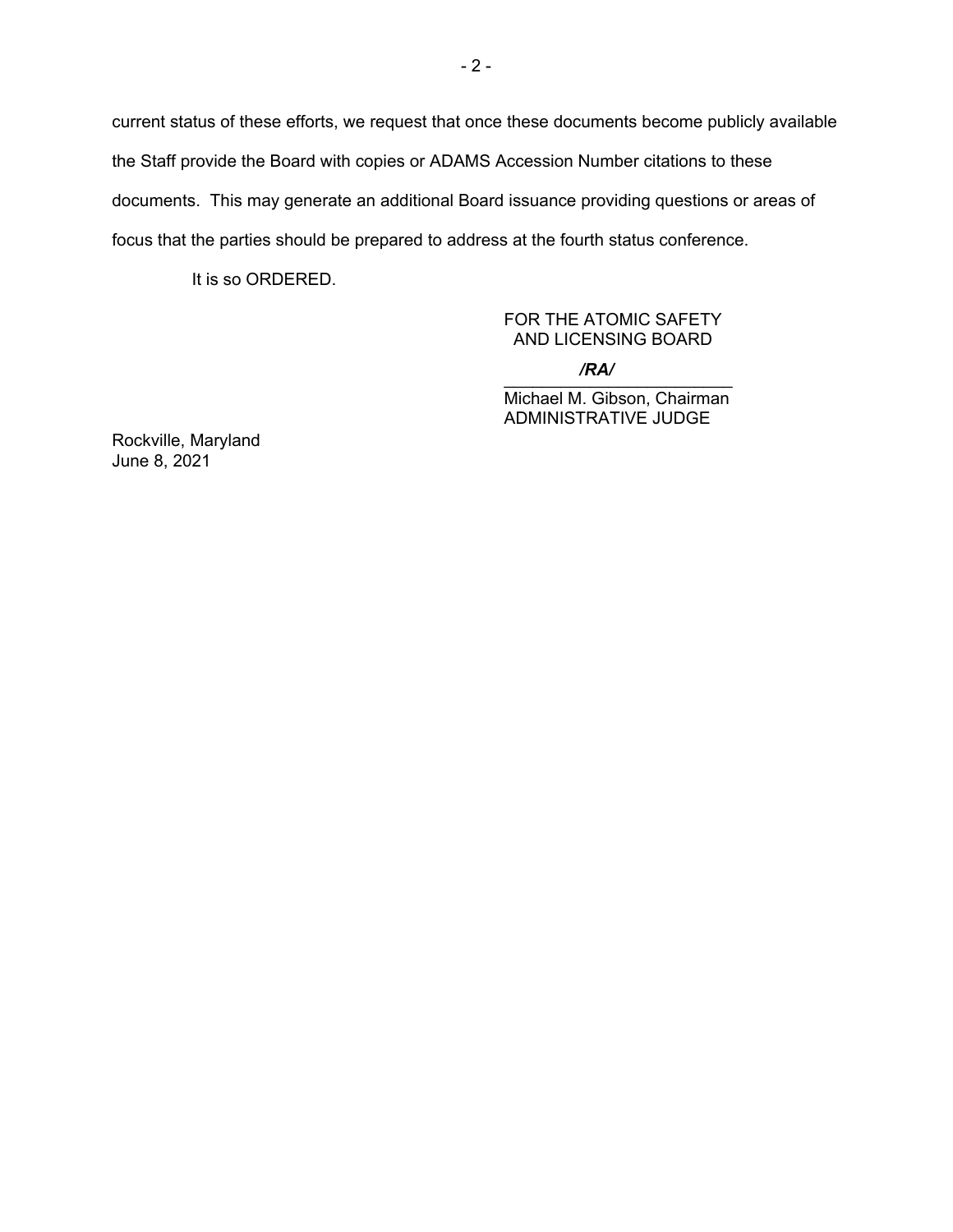#### UNITED STATES OF AMERICA NUCLEAR REGULATORY COMMISSION

| In the Matter of                                               |                        |
|----------------------------------------------------------------|------------------------|
| CROW BUTTE RESOURCES, INC.                                     | Docket No. 40-8943-OLA |
| In-Situ Leach Uranium Recovery Facility,<br>Crawford, Nebraska |                        |
| (License Renewal)                                              |                        |

### CERTIFICATE OF SERVICE

I hereby certify that copies of the foregoing **ORDER (Scheduling Fourth Status Conference)** have been served upon the following persons by Electronic Information Exchange, and by electronic mail as indicated by an asterisk.

Office of Commission Appellate Adjudication U.S. Nuclear Regulatory Commission Mail Stop O-16B33 Washington, DC 20555-0001 E-mail: ocaamail.resource@nrc.gov

Atomic Safety and Licensing Board Panel U.S. Nuclear Regulatory Commission. Mail Stop T-3F23 Washington, DC 20555-0001

Michael M. Gibson, Chairman Administrative Judge E-mail: michael.gibson@nrc.gov

Gary S. Arnold Administrative Judge E-mail: gary.arnold@nrc.gov

G. Paul Bollwerk, III Administrative Judge E-mail: Paul.Bollwerk@nrc.gov

Ian R. Curry, Law Clerk Ian.curry@nrc.gov

U.S. Nuclear Regulatory Commission Office of the Secretary of the Commission Mail Stop O-16B33 Washington, DC 20555-0001 Hearing Docket E-mail: hearingdocket@nrc.gov

U.S. Nuclear Regulatory Commission Office of the General Counsel Mail Stop O-15D21 Washington, DC 20555-0001 Lorraine Baer, Esq. Marcia J. Simon, Esq. Susan Vrahoretis, Esq. OGC Mail Center E-mail: Lorraine.Baer@nrc.gov marcia.simon@nrc.gov Susan.Vrahoretis@nrc.gov OGCMailCenter@nrc.gov